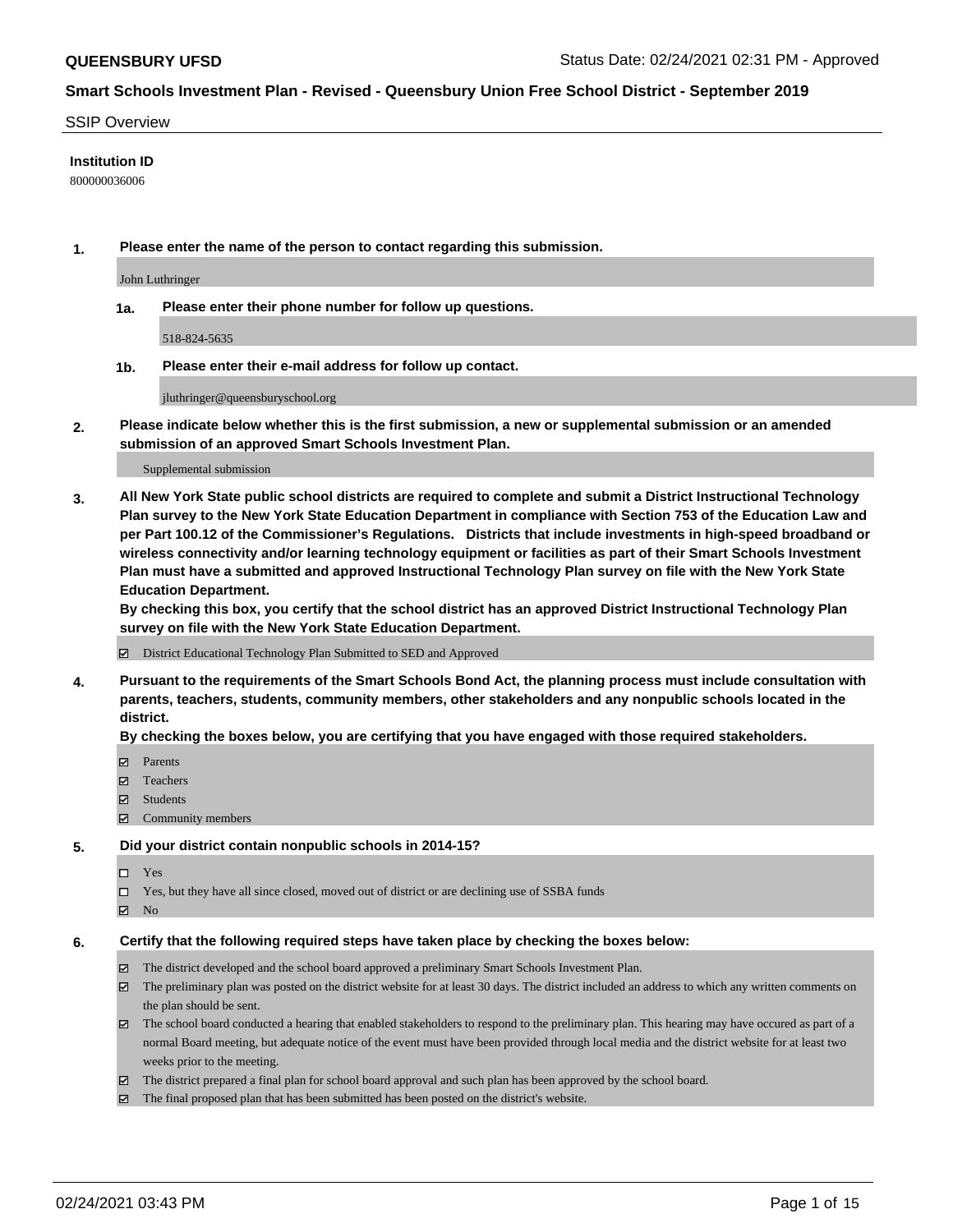SSIP Overview

**6a. Please upload the proposed Smart Schools Investment Plan (SSIP) that was posted on the district's website, along with any supporting materials. Note that this should be different than your recently submitted Educational Technology Survey. The Final SSIP, as approved by the School Board, should also be posted on the website and remain there during the course of the projects contained therein.**

Smart Schools Presentation - 2019.pdf

**6b. Enter the webpage address where the final Smart Schools Investment Plan is posted. The Plan should remain posted for the life of the included projects.**

https://www.queensburyschool.org/Page/1222

**7. Please enter an estimate of the total number of students and staff that will benefit from this Smart Schools Investment Plan based on the cumulative projects submitted to date.**

3,408

**8. An LEA/School District may partner with one or more other LEA/School Districts to form a consortium to pool Smart Schools Bond Act funds for a project that meets all other Smart School Bond Act requirements. Each school district participating in the consortium will need to file an approved Smart Schools Investment Plan for the project and submit a signed Memorandum of Understanding that sets forth the details of the consortium including the roles of each respective district.**

 $\Box$  The district plans to participate in a consortium to partner with other school district(s) to implement a Smart Schools project.

## **9. Please enter the name and 6-digit SED Code for each LEA/School District participating in the Consortium.**

| Partner LEA/District | <b>ISED BEDS Code</b> |
|----------------------|-----------------------|
| (No Response)        | (No Response)         |

## **10. Please upload a signed Memorandum of Understanding with all of the participating Consortium partners.**

(No Response)

**11. Your district's Smart Schools Bond Act Allocation is:**

\$1,921,304

#### **12. Final 2014-15 BEDS Enrollment to calculate Nonpublic Sharing Requirement**

|            | Public Enrollment | Nonpublic Enrollment | Total Enrollment | Nonpublic Percentage |
|------------|-------------------|----------------------|------------------|----------------------|
| Enrollment | 3,408             |                      | 3.408.00         | 0.00                 |

**13. This table compares each category budget total, as entered in that category's page, to the total expenditures listed in the category's expenditure table. Any discrepancies between the two must be resolved before submission.**

|                                          | Sub-Allocations | <b>Expenditure Totals</b> | <b>Difference</b> |
|------------------------------------------|-----------------|---------------------------|-------------------|
| <b>School Connectivity</b>               | 102,000.00      | 102,000.00                | 0.00              |
| Connectivity Projects for<br>Communities | 0.00            | 0.00                      | 0.00              |
| Classroom Technology                     | 23,000.00       | 23,000.00                 | 0.00              |
| Pre-Kindergarten Classrooms              | 0.00            | 0.00                      | 0.00              |
| Replace Transportable<br>Classrooms      | 0.00            | 0.00                      | 0.00              |
| High-Tech Security Features              | 0.00            | 0.00                      | 0.00              |
| Nonpublic Loan                           | 0.00            | 0.00                      | 0.00              |
| Totals:                                  |                 |                           |                   |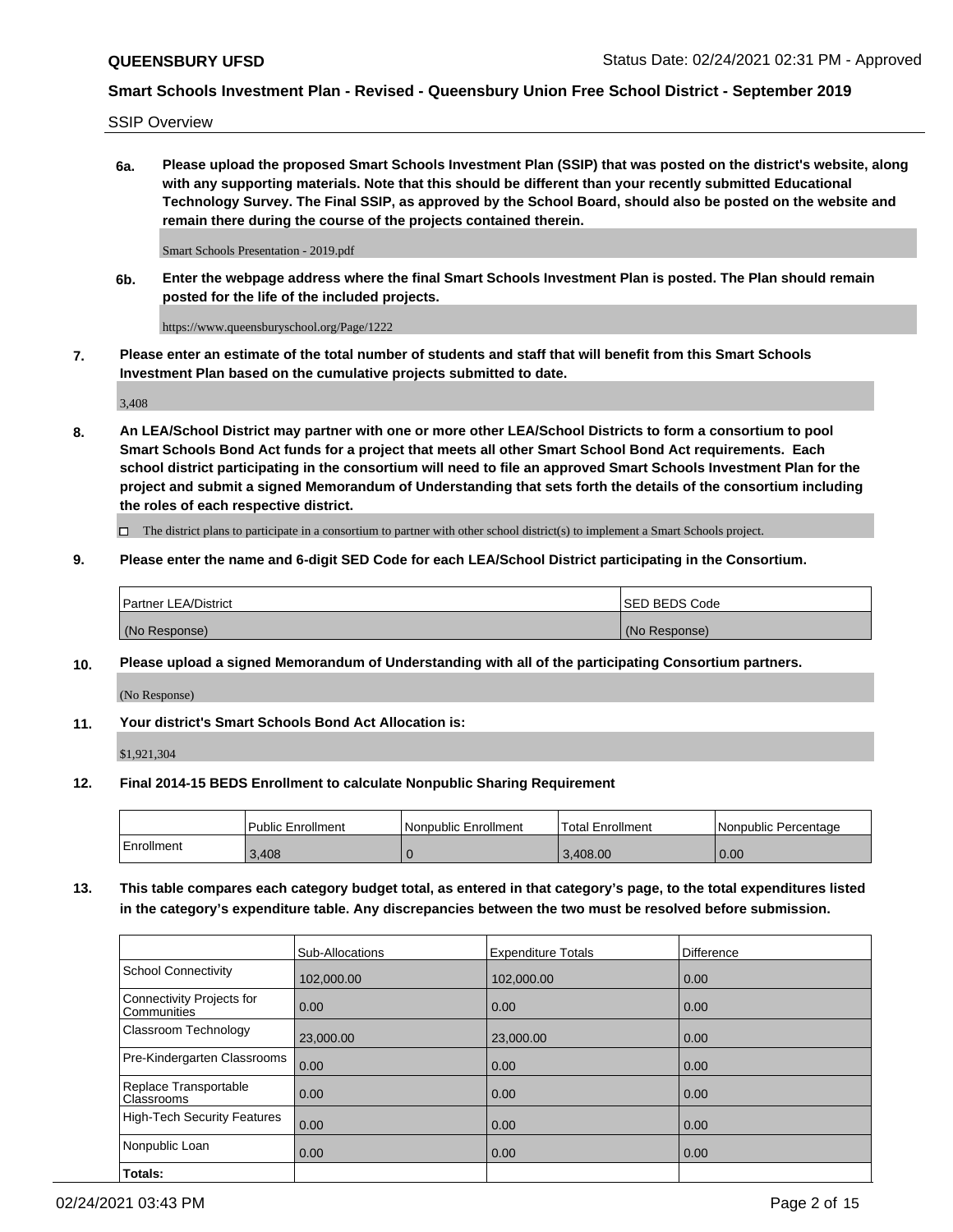SSIP Overview

| 125,000                | 125,000                   | C                 |
|------------------------|---------------------------|-------------------|
| <b>Sub-Allocations</b> | <b>Expenditure Totals</b> | <b>Difference</b> |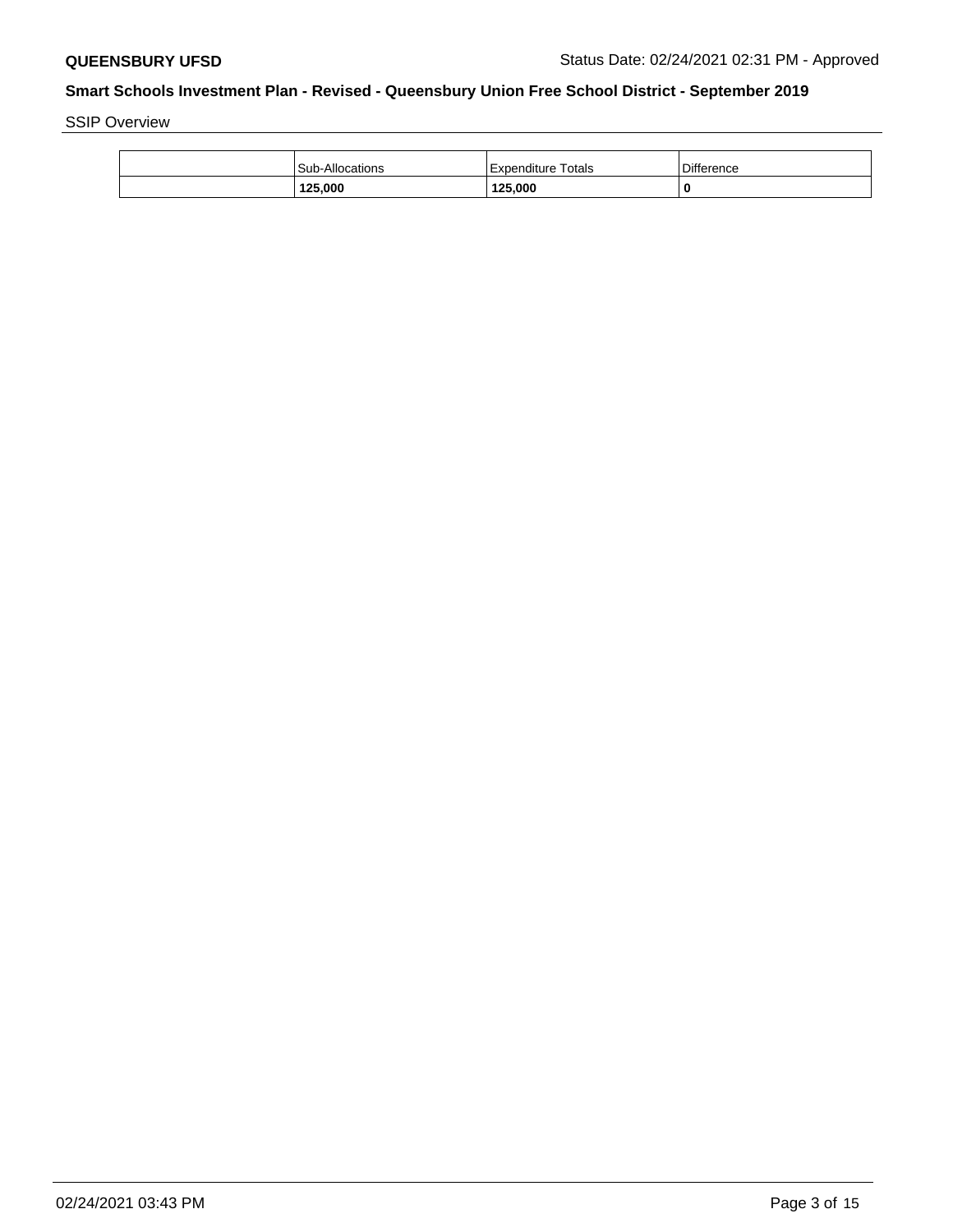School Connectivity

- **1. In order for students and faculty to receive the maximum benefit from the technology made available under the Smart Schools Bond Act, their school buildings must possess sufficient connectivity infrastructure to ensure that devices can be used during the school day. Smart Schools Investment Plans must demonstrate that:**
	- **• sufficient infrastructure that meets the Federal Communications Commission's 100 Mbps per 1,000 students standard currently exists in the buildings where new devices will be deployed, or**
	- **• is a planned use of a portion of Smart Schools Bond Act funds, or**
	- **• is under development through another funding source.**

**Smart Schools Bond Act funds used for technology infrastructure or classroom technology investments must increase the number of school buildings that meet or exceed the minimum speed standard of 100 Mbps per 1,000 students and staff within 12 months. This standard may be met on either a contracted 24/7 firm service or a "burstable" capability. If the standard is met under the burstable criteria, it must be:**

**1. Specifically codified in a service contract with a provider, and**

**2. Guaranteed to be available to all students and devices as needed, particularly during periods of high demand, such as computer-based testing (CBT) periods.**

# **Please describe how your district already meets or is planning to meet this standard within 12 months of plan submission.**

Our district has a 1GB connection for internet speed. This surpasses the 100Mbps per 1,000 students standard set by the FCC. We have recently upgraded our wireless infrastructure to provide a dedicated wireless access point for every classroom in our district to accommodate bandwidth during high-demand times like computer-based testing. We currently subscribe to First Light for our internet services and have a 5 year agreement with them. At the start of next year, we will be upgraded to a 2GB connection for internet speed.

- **1a. If a district believes that it will be impossible to meet this standard within 12 months, it may apply for a waiver of this requirement, as described on the Smart Schools website. The waiver must be filed and approved by SED prior to submitting this survey.**
	- $\Box$  By checking this box, you are certifying that the school district has an approved waiver of this requirement on file with the New York State Education Department.
- **2. Connectivity Speed Calculator (Required). If the district currently meets the required speed, enter "Currently Met" in the last box: Expected Date When Required Speed Will be Met.**

|                  | l Number of | Reauired Speed | Current Speed in | <b>Expected Speed</b> | Expected Date                           |
|------------------|-------------|----------------|------------------|-----------------------|-----------------------------------------|
|                  | Students    | l in Mbps      | l Mbps           | Ito be Attained       | When Required                           |
|                  |             |                |                  |                       | l Within 12 Months ISpeed Will be Met l |
| Calculated Speed | 3.400       | 340.00         | Gb/s             | 2 GB                  | Met                                     |

# **3. Describe how you intend to use Smart Schools Bond Act funds for high-speed broadband and/or wireless connectivity projects in school buildings.**

We intend to use Smart Schools Bond Act funding to replace and update our current server environment. Our current server environment that supports the functionality and data associated with our school management system, business office software data processing systems, and other critical programs needs to be replaced as the life cycle of this hardware is nearing its end. Our current server environment includes the storage necessary for student and staff files. This would be included in the planned replacement and would be compatible with our current systems.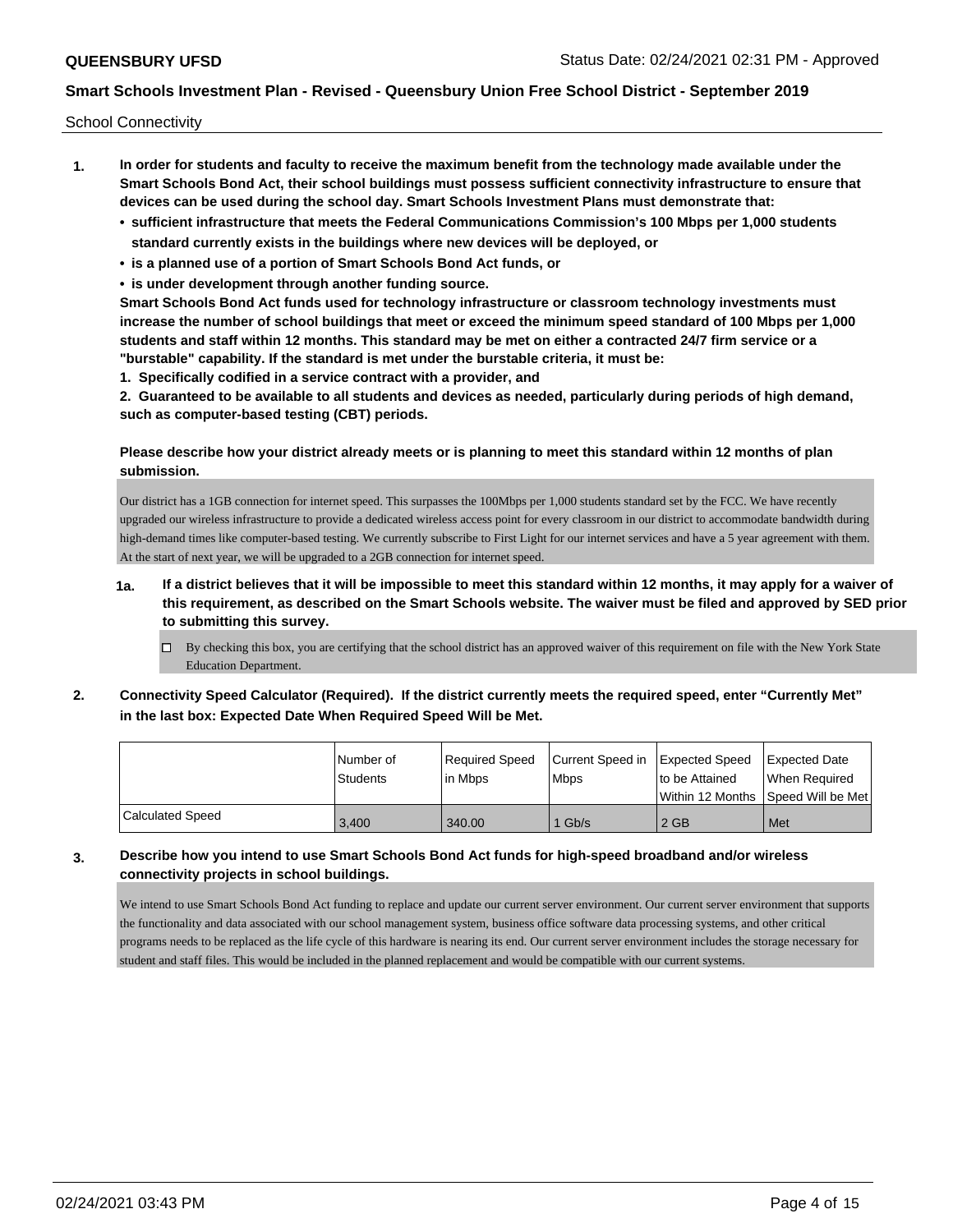School Connectivity

**4. Describe the linkage between the district's District Instructional Technology Plan and how the proposed projects will improve teaching and learning. (There should be a link between your response to this question and your responses to Question 1 in Section IV - NYSED Initiatives Alignment: "Explain how the district use of instructional technology will serve as a part of a comprehensive and sustained effort to support rigorous academic standards attainment and performance improvement for students."** 

## **Your answer should also align with your answers to the questions in Section II - Strategic Technology Planning and the associated Action Steps in Section III - Action Plan.)**

We are currently a 1:1 chromebook district K-12, and our 5th-12th grade students take home their own chromebook device. We believe that putting technology into the hands of students with various different needs can often level the playing field by providing them with adaptive solutions to classroom curriculum. All of our buildings currently integrate chromebooks into daily instruction and we have seen how teachers can more easily differentiate and leverage their lessons by using technology to allow for improved student engagement in the classroom environment. For this particular section of the SSBA funding we are seeking revolves primarily around our server environment and how this is an integral piece to ensuring all of our instructional technology goals are met. Our current server environment that supports the functionality and data associated with our school management system, business office software data processing systems, and other critical programs needs to be replaced as the life cycle of this hardware is nearing its end. Our current server environment includes the storage necessary for student and staff files. This would be included in the planned replacement and would be compatible with our current systems.

Without timely replacement of our server environment we would not be able to provide a sustained effort to support our rigorous academic standards and performance improvement for students.

**5. If the district wishes to have students and staff access the Internet from wireless devices within the school building, or in close proximity to it, it must first ensure that it has a robust Wi-Fi network in place that has sufficient bandwidth to meet user demand.**

#### **Please describe how you have quantified this demand and how you plan to meet this demand.**

Wireless connectivity is widely available in the QUFSD network. Wireless access points have been implemented throughout the buildings, in every classroom, as well as corridors and shared facilities (media centers, LGI, cafeterias). The access points all currently run the 802.11ac standard. The wireless network has the ability to support both district-owned and personal devices. However, the two networks remain on separate IP schemes. The district-owned device network (Qbury-Auth) allows any device to connect but the device must be approved using MAC address authentication. The personal device network (Qbury-Guest) allows any staff or student to connect to it using their username and password that authenticates against the district's content filter. Staff may utilize this network throughout the day, while students can only connect to the guest network after the school day has ended.

**6. Smart Schools plans with any expenditures in the School Connectivity category require a project number from the Office of Facilities Planning. Districts must submit an SSBA LOI and receive project numbers prior to submitting the SSIP. As indicated on the LOI, some projects may be eligible for a streamlined review and will not require a building permit.**

**Please indicate on a separate row each project number given to you by the Office of Facilities Planning.**

| <b>Project Number</b> |  |
|-----------------------|--|
| 63-09-02-03-0-001-BA1 |  |

**7. Certain high-tech security and connectivity infrastructure projects may be eligible for an expedited review process as determined by the Office of Facilities Planning.**

## **Was your project deemed eligible for streamlined review?**

Yes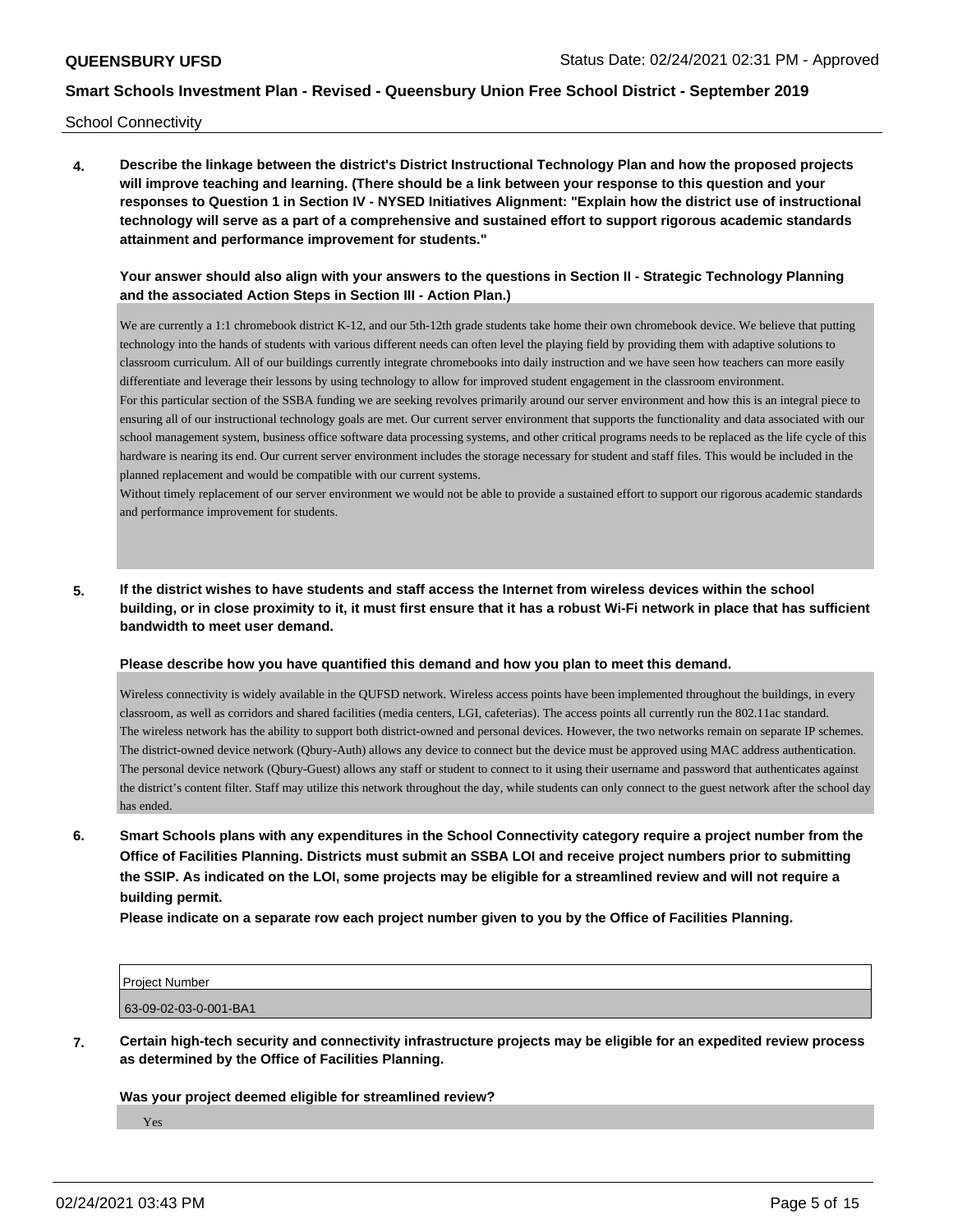School Connectivity

**7a. Districts that choose the Streamlined Review Process will be required to certify that they have reviewed all installations with their licensed architect or engineer of record and provide that person's name and license number. The licensed professional must review the products and proposed method of installation prior to implementation and review the work during and after completion in order to affirm that the work was codecompliant, if requested.**

 $\boxtimes$  I certify that I have reviewed all installations with a licensed architect or engineer of record.

**8. Include the name and license number of the architect or engineer of record.**

| Name                  | License Number |
|-----------------------|----------------|
| <b>Gregory Klokiw</b> | 25863          |

#### **9. Public Expenditures – Loanable (Counts toward the nonpublic loan calculation)**

|                                             |                           |           | 0.00          |                   |
|---------------------------------------------|---------------------------|-----------|---------------|-------------------|
|                                             |                           | Response) | Response)     |                   |
| (No Response)                               | (No Response)             | (No       | l (No         | 0.00              |
| Repeat to add another item under each type. | l Purchased               |           |               |                   |
| Select the allowable expenditure type.      | <b>PUBLIC</b> Items to be | Quantity  | Cost Per Item | <b>Total Cost</b> |

### **10. Public Expenditures – Non-Loanable (Does not count toward nonpublic loan calculation)**

| Select the allowable expenditure<br>type.<br>Repeat to add another item under<br>each type. | <b>PUBLIC</b> Items to be purchased                                             | Quantity | Cost per Item | Total Cost |
|---------------------------------------------------------------------------------------------|---------------------------------------------------------------------------------|----------|---------------|------------|
| Network/Access Costs                                                                        | Servers- 256GB memory, Intel Xeon<br>Processor, mirrored hard drives<br>(300GB) | 3        | 20,000.00     | 60,000.00  |
| Network/Access Costs                                                                        | Storage Unit - SAN with 25TB of<br>storage                                      |          | 30,000.00     | 30,000.00  |
| Network/Access Costs                                                                        | NAS for Backup of the system - 40 TB<br>of storage                              | 1        | 2,000.00      | 2,000.00   |
| <b>Professional Services</b>                                                                | Installation Costs of New Server<br>System                                      |          | 10,000.00     | 10,000.00  |
|                                                                                             |                                                                                 | 6        | 62,000.00     | 102,000    |

#### **11. Final 2014-15 BEDS Enrollment to calculate Nonpublic Sharing Requirement (no changes allowed.)**

|            | <b>Public Enrollment</b> | l Nonpublic Enrollment | <b>Total Enrollment</b> | l Nonpublic Percentage |
|------------|--------------------------|------------------------|-------------------------|------------------------|
| Enrollment | 3,408                    |                        | 3.408.00                | 0.00                   |

#### **12. Total Public Budget - Loanable (Counts toward the nonpublic loan calculation)**

|                                               | <b>Public Allocations</b> | Estimated Nonpublic Loan<br>Amount | <b>Estimated Total Sub-Allocations</b> |
|-----------------------------------------------|---------------------------|------------------------------------|----------------------------------------|
| Network/Access Costs                          | (No Response)             | 0.00                               | 0.00                                   |
| School Internal Connections and<br>Components | (No Response)             | 0.00                               | 0.00                                   |
| Other                                         |                           |                                    |                                        |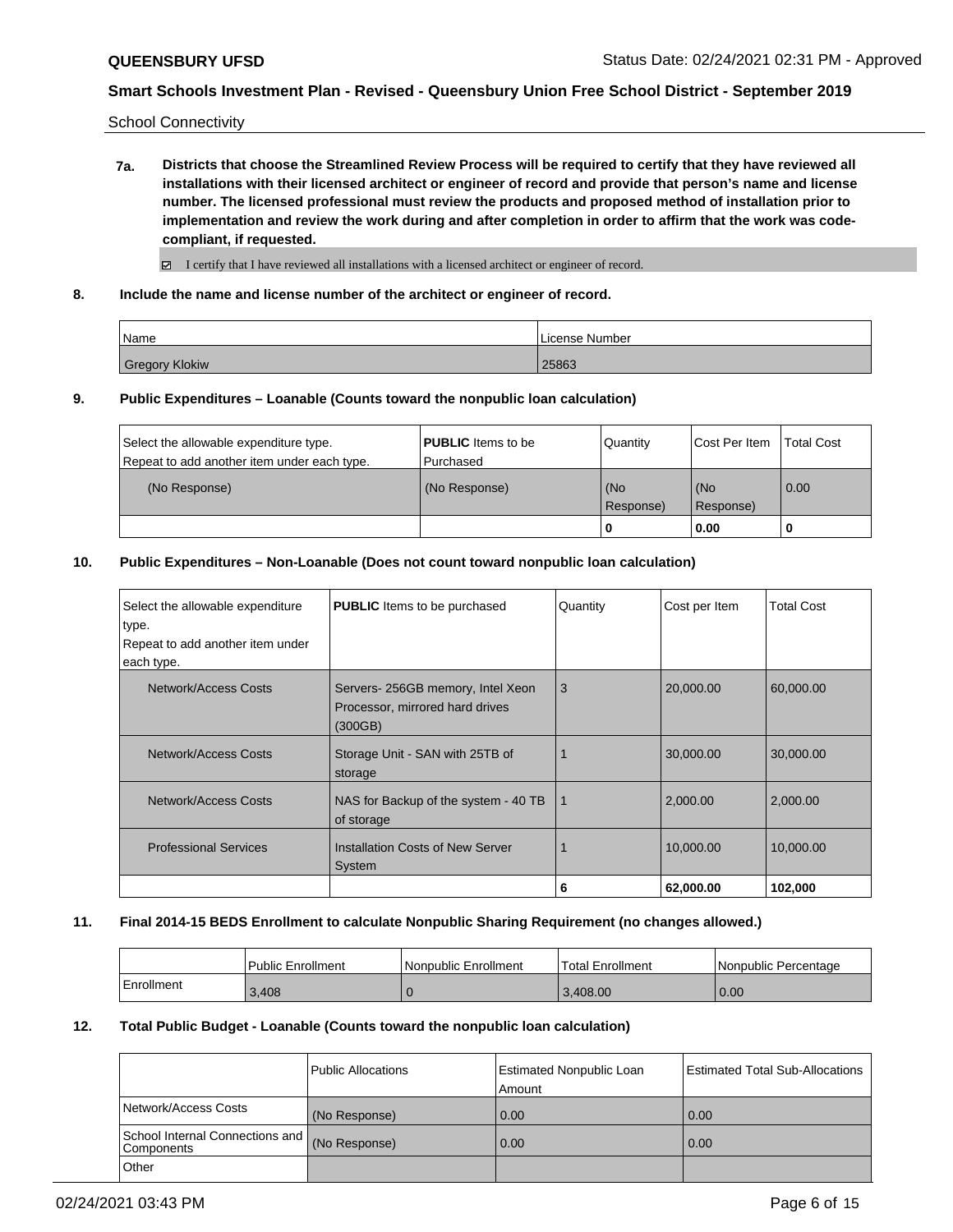School Connectivity

| Public Allocations<br>Amount |               | Estimated Nonpublic Loan | Estimated Total Sub-Allocations |
|------------------------------|---------------|--------------------------|---------------------------------|
|                              | (No Response) | 0.00                     | 0.00                            |
| ˈTotals:                     | 0.00          | Ð                        | 0                               |

# **13. Total Public Budget – Non-Loanable (Does not count toward the nonpublic loan calculation)**

|                                                   | Sub-<br>Allocation |
|---------------------------------------------------|--------------------|
| Network/Access Costs                              | 92,000.00          |
| <b>Outside Plant Costs</b>                        | (No Response)      |
| <b>School Internal Connections and Components</b> | (No Response)      |
| Professional Services                             | 10,000.00          |
| Testing                                           | (No Response)      |
| <b>Other Upfront Costs</b>                        | (No Response)      |
| <b>Other Costs</b>                                | (No Response)      |
| <b>Totals:</b>                                    | 102,000.00         |

# **14. School Connectivity Totals**

|                          | Total Sub-Allocations |
|--------------------------|-----------------------|
| Total Loanable Items     | 0.00                  |
| Total Non-Ioanable Items | 102,000.00            |
| Totals:                  | 102,000               |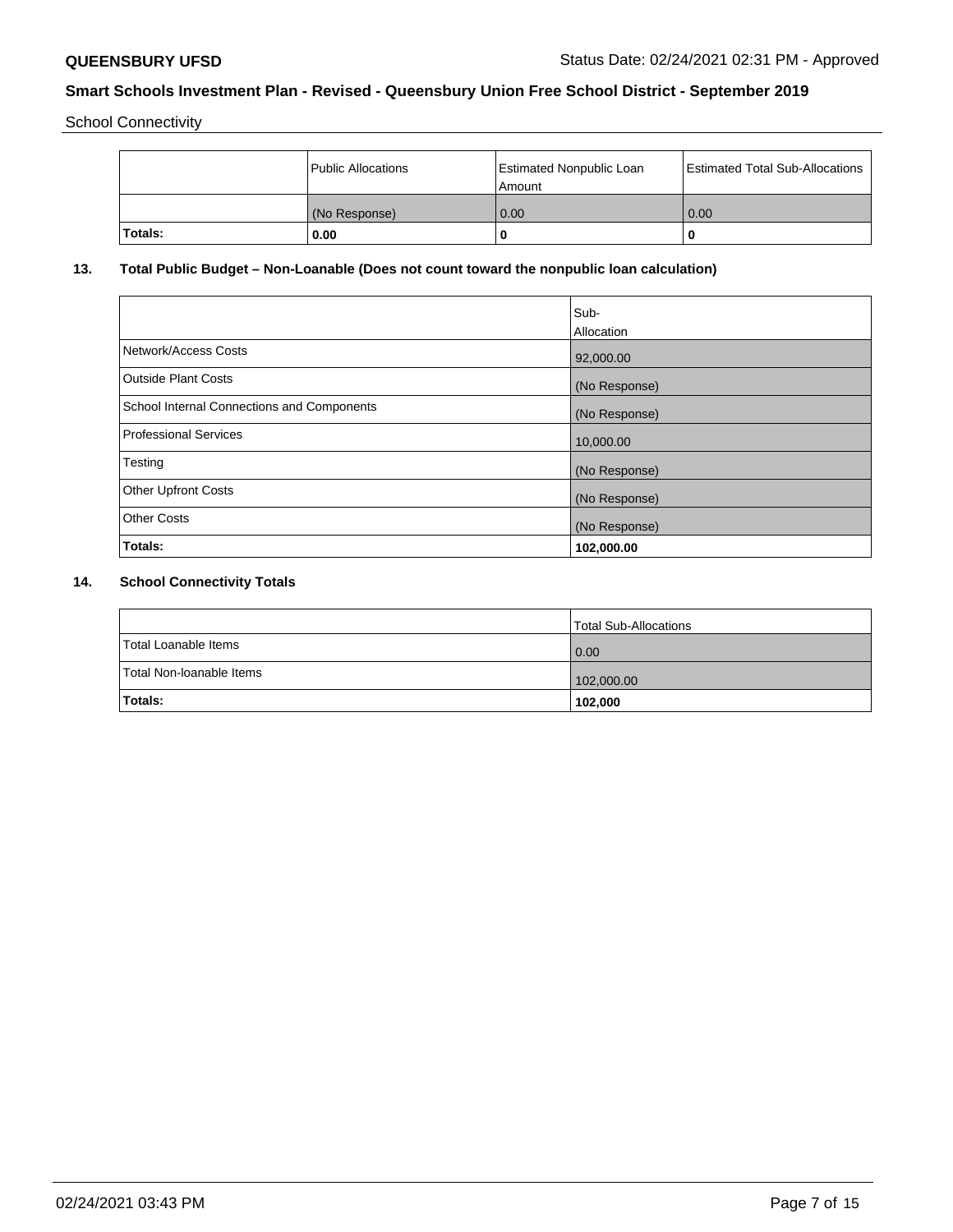Community Connectivity (Broadband and Wireless)

**1. Describe how you intend to use Smart Schools Bond Act funds for high-speed broadband and/or wireless connectivity projects in the community.**

(No Response)

**2. Please describe how the proposed project(s) will promote student achievement and increase student and/or staff access to the Internet in a manner that enhances student learning and/or instruction outside of the school day and/or school building.**

(No Response)

**3. Community connectivity projects must comply with all the necessary local building codes and regulations (building and related permits are not required prior to plan submission).**

 $\Box$  I certify that we will comply with all the necessary local building codes and regulations.

**4. Please describe the physical location of the proposed investment.**

(No Response)

**5. Please provide the initial list of partners participating in the Community Connectivity Broadband Project, along with their Federal Tax Identification (Employer Identification) number.**

| <b>Project Partners</b> | l Federal ID # |
|-------------------------|----------------|
| (No Response)           | (No Response)  |

**6. Please detail the type, quantity, per unit cost and total cost of the eligible items under each sub-category.**

| Select the allowable expenditure | Item to be purchased | Quantity      | Cost per Item | <b>Total Cost</b> |
|----------------------------------|----------------------|---------------|---------------|-------------------|
| type.                            |                      |               |               |                   |
| Repeat to add another item under |                      |               |               |                   |
| each type.                       |                      |               |               |                   |
| (No Response)                    | (No Response)        | (No Response) | (No Response) | 0.00              |
|                                  |                      | o             | 0.00          |                   |

**7. If you are submitting an allocation for Community Connectivity, complete this table.**

**Note that the calculated Total at the bottom of the table must equal the Total allocation for this category that you entered in the SSIP Overview overall budget.**

|                                    | Sub-Allocation |
|------------------------------------|----------------|
| Network/Access Costs               | (No Response)  |
| Outside Plant Costs                | (No Response)  |
| <b>Tower Costs</b>                 | (No Response)  |
| <b>Customer Premises Equipment</b> | (No Response)  |
| <b>Professional Services</b>       | (No Response)  |
| Testing                            | (No Response)  |
| <b>Other Upfront Costs</b>         | (No Response)  |
| <b>Other Costs</b>                 | (No Response)  |
| Totals:                            | 0.00           |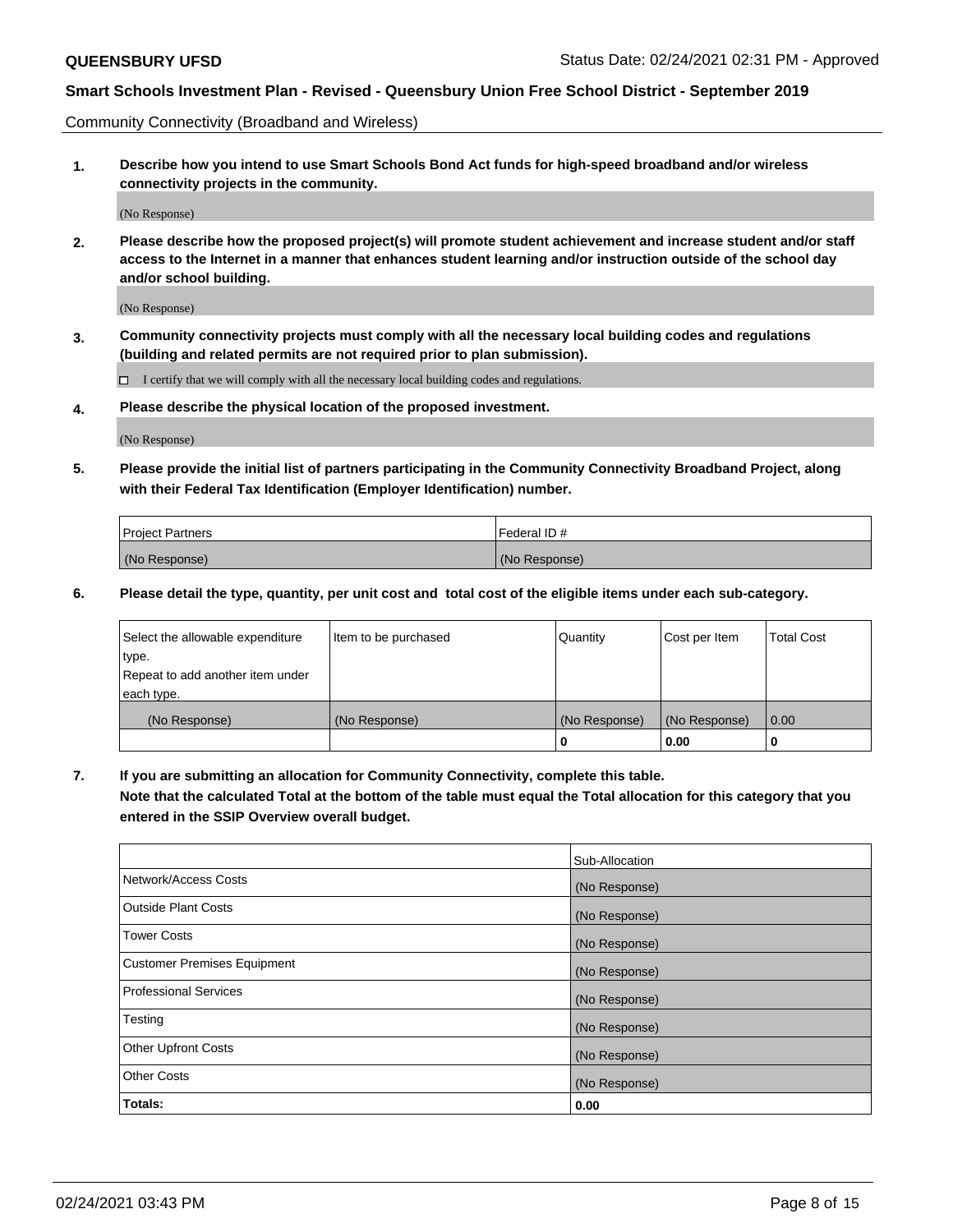### Classroom Learning Technology

**1. In order for students and faculty to receive the maximum benefit from the technology made available under the Smart Schools Bond Act, their school buildings must possess sufficient connectivity infrastructure to ensure that devices can be used during the school day. Smart Schools Investment Plans must demonstrate that sufficient infrastructure that meets the Federal Communications Commission's 100 Mbps per 1,000 students standard currently exists in the buildings where new devices will be deployed, or is a planned use of a portion of Smart Schools Bond Act funds, or is under development through another funding source. Smart Schools Bond Act funds used for technology infrastructure or classroom technology investments must increase the number of school buildings that meet or exceed the minimum speed standard of 100 Mbps per 1,000 students and staff within 12 months. This standard may be met on either a contracted 24/7 firm service or a "burstable" capability. If the standard is met under the burstable criteria, it must be:**

**1. Specifically codified in a service contract with a provider, and**

**2. Guaranteed to be available to all students and devices as needed, particularly during periods of high demand, such as computer-based testing (CBT) periods.**

**Please describe how your district already meets or is planning to meet this standard within 12 months of plan submission.**

Our district has a 1GB connection for internet speed. This surpasses the 100Mbps per 1,000 students standard set by the FCC. We have recently upgraded our wireless infrastructure to provide a dedicated wireless access point for every classroom in our district to accommodate bandwidth during high-demand times like computer-based testing. We currently subscribe to First Light for our internet services and have a 5 year agreement with them. At the start of next year, we will be upgraded to a 2GB connection for internet speed.

- **1a. If a district believes that it will be impossible to meet this standard within 12 months, it may apply for a waiver of this requirement, as described on the Smart Schools website. The waiver must be filed and approved by SED prior to submitting this survey.**
	- By checking this box, you are certifying that the school district has an approved waiver of this requirement on file with the New York State Education Department.
- **2. Connectivity Speed Calculator (Required). If the district currently meets the required speed, enter "Currently Met" in the last box: Expected Date When Required Speed Will be Met.**

|                  | l Number of<br><b>Students</b> | Required Speed<br>lin Mbps | Current Speed in Expected Speed<br><b>Mbps</b> | to be Attained                     | <b>Expected Date</b><br>When Required |
|------------------|--------------------------------|----------------------------|------------------------------------------------|------------------------------------|---------------------------------------|
|                  |                                |                            |                                                | Within 12 Months SDeed Will be Met |                                       |
| Calculated Speed | 3,400                          | 340.00                     | $1$ Gb/s                                       | $2$ Gb/s                           | Met                                   |

**3. If the district wishes to have students and staff access the Internet from wireless devices within the school building, or in close proximity to it, it must first ensure that it has a robust Wi-Fi network in place that has sufficient bandwidth to meet user demand.**

**Please describe how you have quantified this demand and how you plan to meet this demand.**

We currently have a district-wide wireless infrastructure in place that provides wireless access to all instructional spaces in our schools. We have recently upgraded our wireless infrastructure to provide a dedicated wireless access point for every classroom in our district to accommodate extra bandwidth needed during high-demand times like computer-based testing and classroom engagement activities such as video or other web-based instructional programs. All existing access points have been replaced with new ones that meet the current 802.11ac wireless standard. We also have new high density access points for our large group instruction areas to ensure that high volume usage in these areas works efficiently.

**4. All New York State public school districts are required to complete and submit an Instructional Technology Plan survey to the New York State Education Department in compliance with Section 753 of the Education Law and per Part 100.12 of the Commissioner's Regulations.**

**Districts that include educational technology purchases as part of their Smart Schools Investment Plan must have a submitted and approved Instructional Technology Plan survey on file with the New York State Education Department.**

By checking this box, you are certifying that the school district has an approved Instructional Technology Plan survey on file with the New York State Education Department.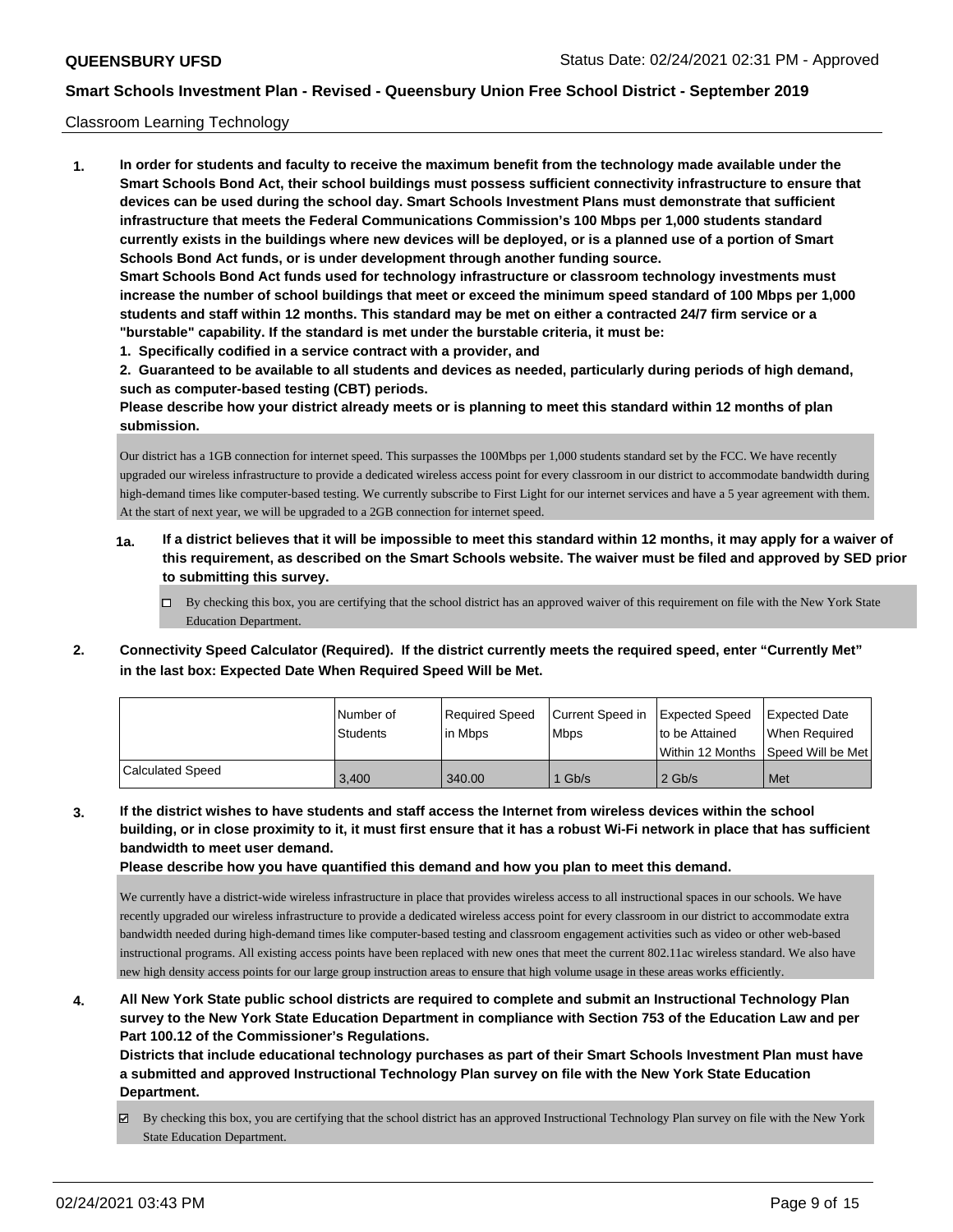#### Classroom Learning Technology

# **5. Describe the devices you intend to purchase and their compatibility with existing or planned platforms or systems. Specifically address the adequacy of each facility's electrical, HVAC and other infrastructure necessary to install and support the operation of the planned technology.**

Our planned purchases include a new projector for the High School Auditorium. We have one auditorium in our district and this is a frequently used space for presentations for students, staff, and the community. Our current projector is need of replacement to allow for a better viewing experience for the audience. All current infrastructure will be compatible with a new projector. Additionally, our auditorium is being completely renovated which due to the changes to the room will require a new projector with the ability to throw the projection a greater distance than our current model An additional purchase includes the replacement of a laser engraver for our CTE program. The current laser engraver is outdated and in need of constant repair. We have grown our CTE programs over the last several years while also adding in Project Lead the Way courses. We have a large population of students who take this courses and the curriculum from these courses include designing and production through the use of laser engravers. An updated engraver with improved technology will help continue to grow our programs.

- **6. Describe how the proposed technology purchases will:**
	- **> enhance differentiated instruction;**
	- **> expand student learning inside and outside the classroom;**
	- **> benefit students with disabilities and English language learners; and**
	- **> contribute to the reduction of other learning gaps that have been identified within the district.**

**The expectation is that districts will place a priority on addressing the needs of students who struggle to succeed in a rigorous curriculum. Responses in this section should specifically address this concern and align with the district's Instructional Technology Plan (in particular Question 2 of E. Curriculum and Instruction: "Does the district's instructional technology plan address the needs of students with disabilities to ensure equitable access to instruction, materials and assessments?" and Question 3 of the same section: "Does the district's instructional technology plan address the provision of assistive technology specifically for students with disabilities to ensure access to and participation in the general curriculum?")**

**In addition, describe how the district ensures equitable access to instruction, materials and assessments and participation in the general curriculum for both SWD and English Language Learners/Multilingual Learners (ELL/MLL) students.**

The new auditorium will be a shared space for large gatherings, musicals, concerts, and parent information nights. The projector would allow for better visuals and cleaner image than we currently have allowing all spectators to view a presentation with ease.

A new laser engraver will help us continue to develop invaluable technical skills with our students. This machine will help foster logical and creative thought processes and a new machine will allow for designing, cutting, and engraving across multiple subject areas. The skills being learned through the laser engraver will help our students excel in a variety of the fast growing industrial fields prevalent in our region. Our school is an inclusive school district where the majority of our students participate in a robust regular education program with supports built in to help individual student needs. The laser engraver would provide opportunities for our special needs students and ELLs to also gain valuable knowledge and skills related to this job field. We also place a large emphasis on teaching practical job skills and our CTE students are learning many trades and a new engraver that has updated technology would provide them with a stronger skill set as they enter the workforce.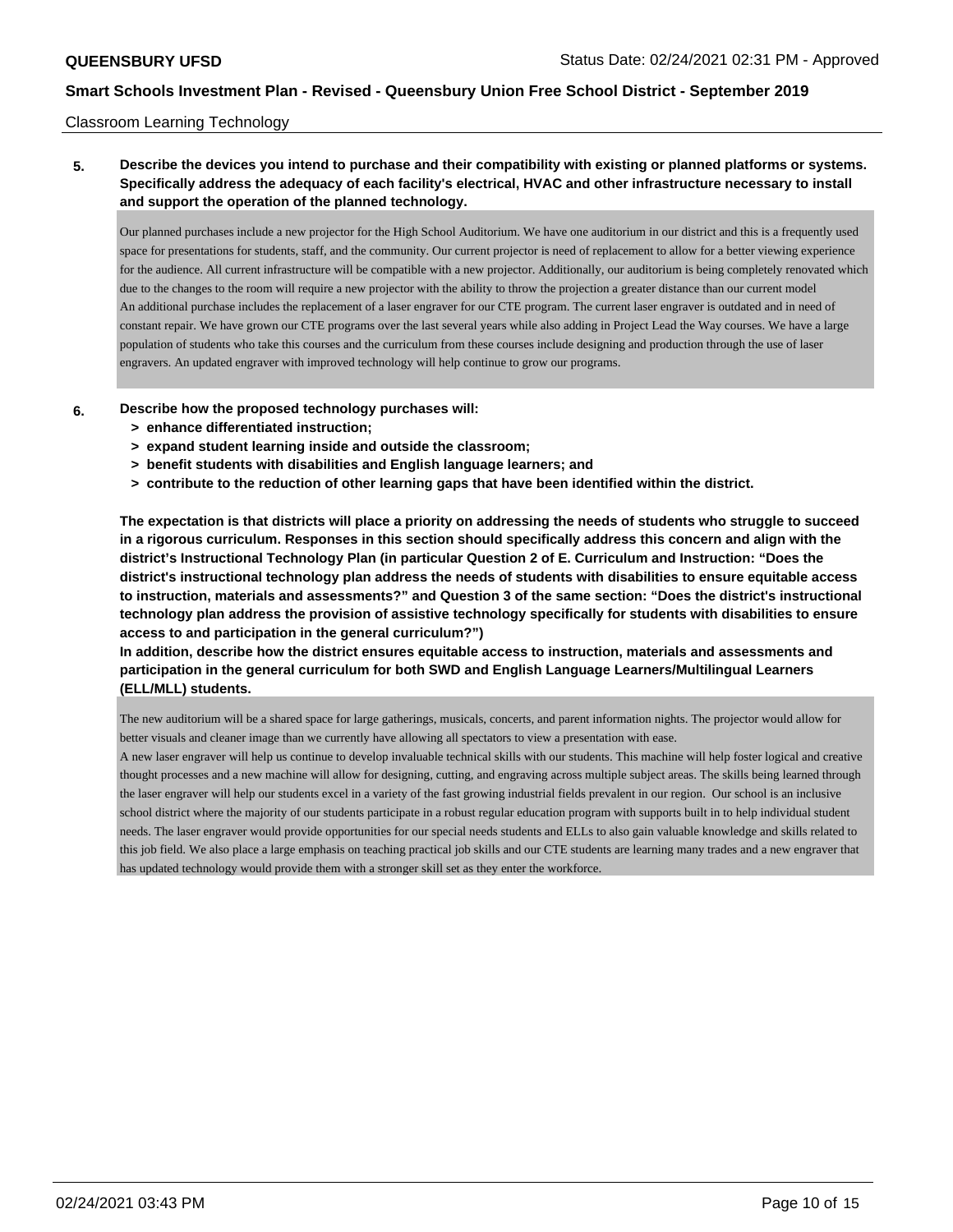#### Classroom Learning Technology

# **7. Where appropriate, describe how the proposed technology purchases will enhance ongoing communication with parents and other stakeholders and help the district facilitate technology-based regional partnerships, including distance learning and other efforts.**

There is no question that allowing students greater access to technology has opened up greater opportunities for communication outside the walls of our classroom. Since we have already implemented 1:1 chromebooks we are already seeing the impact that this has had. All of our teachers are using tools like Google Classroom daily in in their courses which increases our ability to communicate with parents. In addition, our teachers use apps like Bloomz, and Google Sites as communication tools about their courses and curriculum. By allowing students to bring home these devices in grades 5- 12, we can now better ensure that our students have access to the tools and resources that are being used in the classroom at home, which in turn, gives the parent the ability to see and review what the child is doing in school. Google classroom is a large part of the home to school connection! Many of our elementary classes participate in the Global Read Aloud program connecting with various other schools worldwide on a shared reading experience. We also have seen many classes using tools like Google Hangouts to establish connections with other partners outside of the school. In our high school Innovations room, students are developing their own "passion projects" and using Google Hangouts to connect with experts in the field they are researching. .

The new high school projector will allow us to enhance our communication with parents and the community by better utilizing the auditorium space. A projector that is more powerful with brighter lumens and clarity will allow for enhanced visibility by the audience during presentations. The server environment project allows for all of this communication to occur.

**8. Describe the district's plan to provide professional development to ensure that administrators, teachers and staff can employ the technology purchased to enhance instruction successfully.**

**Note: This response should be aligned and expanded upon in accordance with your district's response to Question 1 of F. Professional Development of your Instructional Technology Plan: "Please provide a summary of professional development offered to teachers and staff, for the time period covered by this plan, to support technology to enhance teaching and learning. Please include topics, audience and method of delivery within your summary."**

Professional development has always been a critical component of our success with technology implementation at Queensbury. We have spent a considerable amount of time supporting our staff in their successful use of technology offering well over 150 in-district technology workshops over the past four years. In addition, we have offered a full-day technology conference for our staff the last three years. This conference has been wellreceived because our own teacher leaders provide the sessions for the rest of the teachers and staff. Through our Professional Development Planning committee which comprises various stakeholders from our district, we continually place a large emphasis on instructional technology professional development. We have devoted entire superintendent's conference days to this. Within the last two years, we provided every teacher two additional days of professional development solely focused on the ISTE standards and how they can be implemented into their specific content areas. These PD days were supported by our educational technologist who became an expert on the ISTE standards and assisted the teachers in their own understanding of the standards. We are currently in development of a grade-by-grade and department-by-department list of technology competencies that we believe all of our students are capable of reaching in regards to technology use (based on the ISTE standards and draft NYS Computer Science and Digital Fluency Standards). The PD efforts will continue to include time during conference days, in-person and online workshops and release time during the school day with an "expert" to teacher to lead them.

Our CTE teachers have all taken OSHA safety certification trainings and will be the first ones trained on the laser engraver. Our current Innovations class teacher is well versed in laser engravers and will act as the leader in turn key training for an additional students and staff members responsible for utilizing the engraver. All students have participated in safety education with machinery of this nature and will also be trained on how properly and safely use the engraver.

**9. Districts must contact one of the SUNY/CUNY teacher preparation programs listed on the document on the left side of the page that supplies the largest number of the district's new teachers to request advice on innovative uses and best practices at the intersection of pedagogy and educational technology.**

 $\boxtimes$  By checking this box, you certify that you have contacted the SUNY/CUNY teacher preparation program that supplies the largest number of your new teachers to request advice on these issues.

#### **9a. Please enter the name of the SUNY or CUNY Institution that you contacted.**

SUNY Plattsburgh

**9b. Enter the primary Institution phone number.**

518-792-5425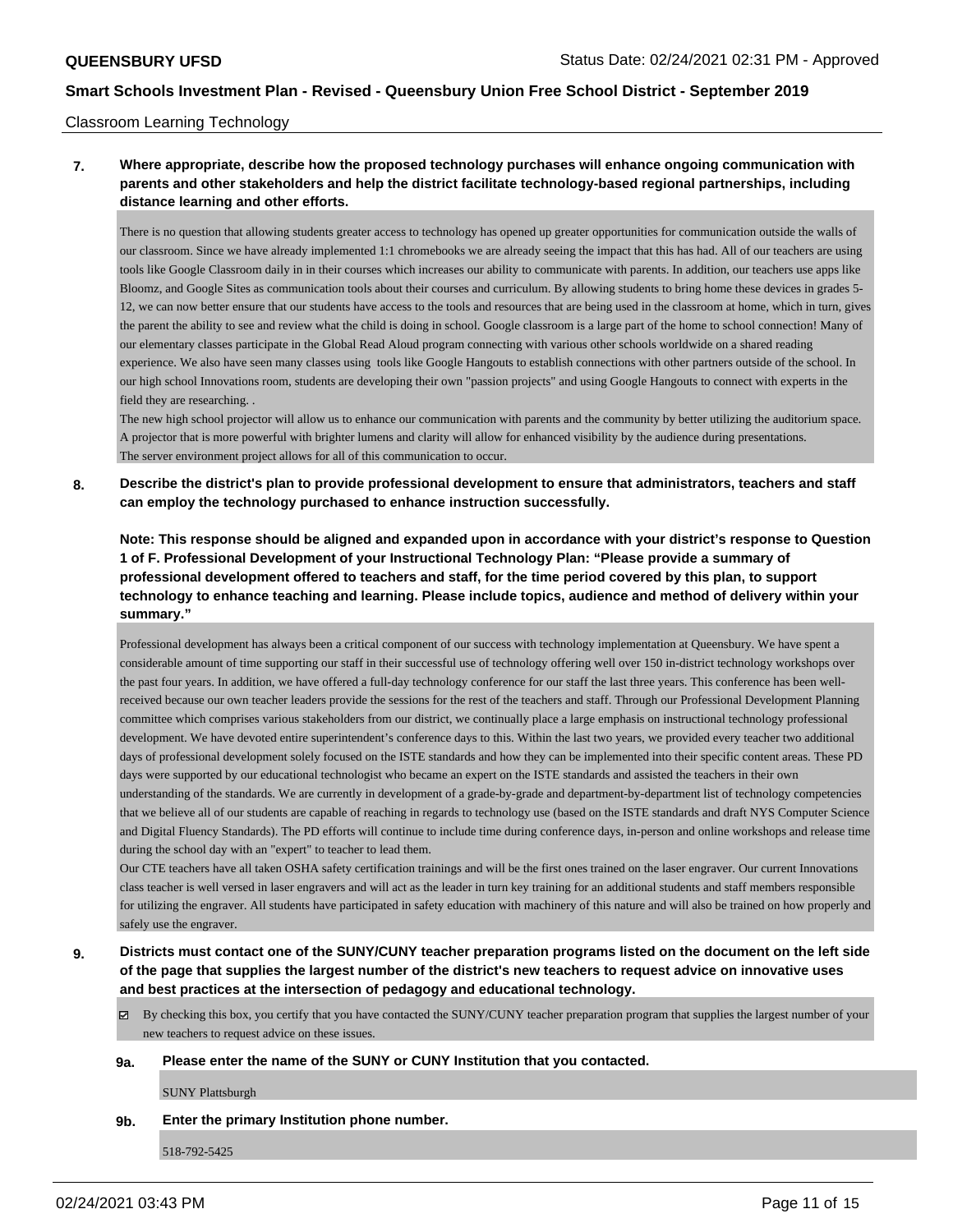Classroom Learning Technology

**9c. Enter the name of the contact person with whom you consulted and/or will be collaborating with on innovative uses of technology and best practices.**

David Ashdown

**10. To ensure the sustainability of technology purchases made with Smart Schools funds, districts must demonstrate a long-term plan to maintain and replace technology purchases supported by Smart Schools Bond Act funds. This sustainability plan shall demonstrate a district's capacity to support recurring costs of use that are ineligible for Smart Schools Bond Act funding such as device maintenance, technical support, Internet and wireless fees, maintenance of hotspots, staff professional development, building maintenance and the replacement of incidental items. Further, such a sustainability plan shall include a long-term plan for the replacement of purchased devices and equipment at the end of their useful life with other funding sources.**

By checking this box, you certify that the district has a sustainability plan as described above.

**11. Districts must ensure that devices purchased with Smart Schools Bond funds will be distributed, prepared for use, maintained and supported appropriately. Districts must maintain detailed device inventories in accordance with generally accepted accounting principles.**

By checking this box, you certify that the district has a distribution and inventory management plan and system in place.

**12. Please detail the type, quantity, per unit cost and total cost of the eligible items under each sub-category.**

| Select the allowable expenditure | I Item to be Purchased           | Quantity | Cost per Item | <b>Total Cost</b> |
|----------------------------------|----------------------------------|----------|---------------|-------------------|
| type.                            |                                  |          |               |                   |
| Repeat to add another item under |                                  |          |               |                   |
| each type.                       |                                  |          |               |                   |
| <b>Other Costs</b>               | SONY Laser Projector VPL-FHZ120L |          | 15,000.00     | 15,000.00         |
| <b>Other Costs</b>               | First Spectrum Laser Engraver    |          | 8,000.00      | 8,000.00          |
|                                  |                                  |          | 23,000.00     | 23,000            |

## **13. Final 2014-15 BEDS Enrollment to calculate Nonpublic Sharing Requirement (no changes allowed.)**

|            | Public Enrollment | l Nonpublic Enrollment | <b>Total Enrollment</b> | Nonpublic<br>Percentage |
|------------|-------------------|------------------------|-------------------------|-------------------------|
| Enrollment | 3,408             | ъ                      | 3,408.00                | 0.00                    |

## **14. If you are submitting an allocation for Classroom Learning Technology complete this table.**

|                          | Public School Sub-Allocation | <b>Estimated Nonpublic Loan</b><br>Amount | <b>Estimated Total Public and</b><br>Nonpublic Sub-Allocation |
|--------------------------|------------------------------|-------------------------------------------|---------------------------------------------------------------|
|                          |                              | (Based on Percentage Above)               |                                                               |
| Interactive Whiteboards  | (No Response)                | 0.00                                      | 0.00                                                          |
| <b>Computer Servers</b>  | (No Response)                | 0.00                                      | 0.00                                                          |
| <b>Desktop Computers</b> | (No Response)                | 0.00                                      | 0.00                                                          |
| <b>Laptop Computers</b>  | (No Response)                | 0.00                                      | 0.00                                                          |
| <b>Tablet Computers</b>  | (No Response)                | 0.00                                      | 0.00                                                          |
| <b>Other Costs</b>       | 23,000.00                    | 0.00                                      | 23,000.00                                                     |
| Totals:                  | 23,000.00                    | 0                                         | 23,000                                                        |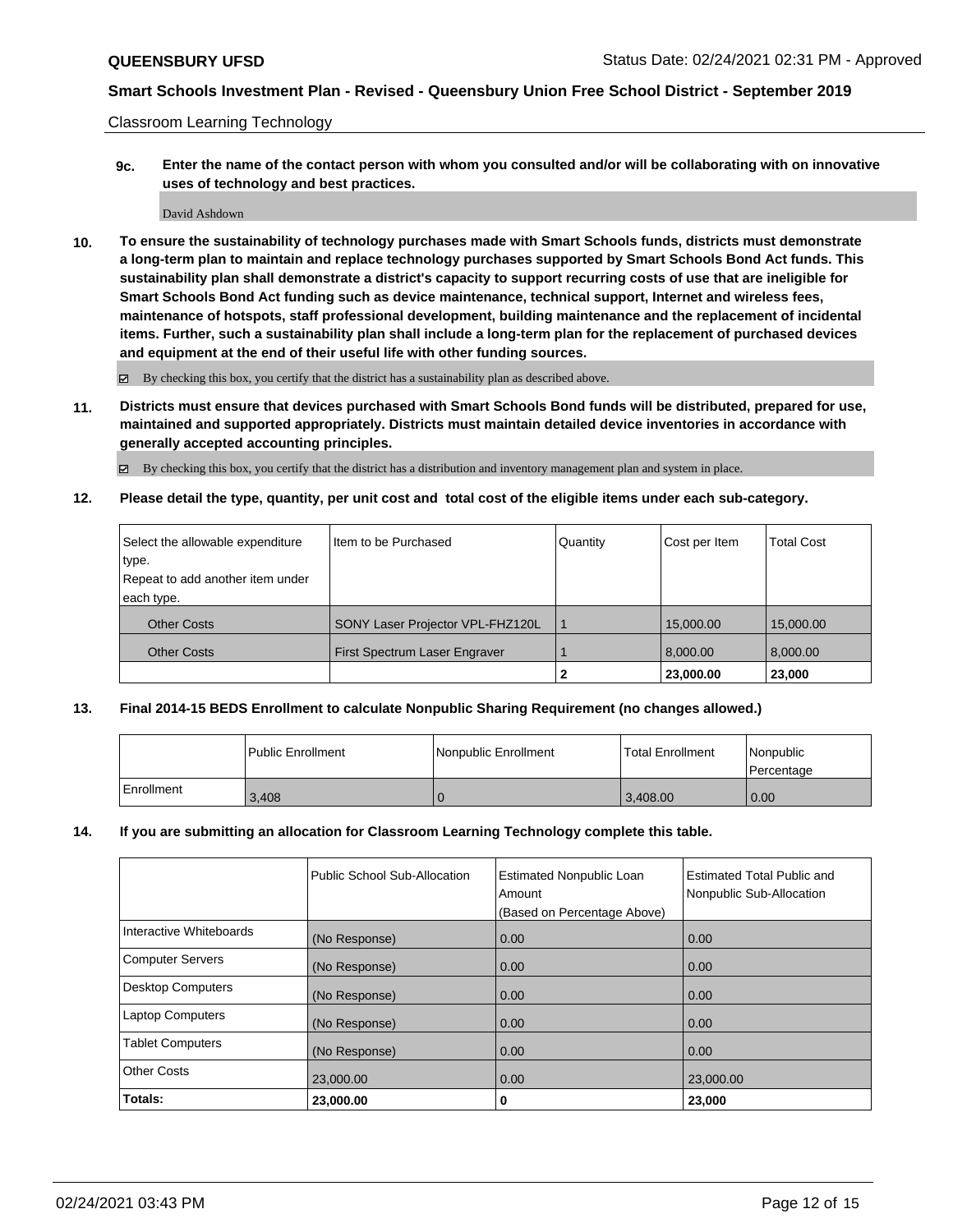#### Pre-Kindergarten Classrooms

**1. Provide information regarding how and where the district is currently serving pre-kindergarten students and justify the need for additional space with enrollment projections over 3 years.**

(No Response)

- **2. Describe the district's plan to construct, enhance or modernize education facilities to accommodate prekindergarten programs. Such plans must include:**
	- **Specific descriptions of what the district intends to do to each space;**
	- **An affirmation that new pre-kindergarten classrooms will contain a minimum of 900 square feet per classroom;**
	- **The number of classrooms involved;**
	- **The approximate construction costs per classroom; and**
	- **Confirmation that the space is district-owned or has a long-term lease that exceeds the probable useful life of the improvements.**

(No Response)

**3. Smart Schools Bond Act funds may only be used for capital construction costs. Describe the type and amount of additional funds that will be required to support ineligible ongoing costs (e.g. instruction, supplies) associated with any additional pre-kindergarten classrooms that the district plans to add.**

(No Response)

**4. All plans and specifications for the erection, repair, enlargement or remodeling of school buildings in any public school district in the State must be reviewed and approved by the Commissioner. Districts that plan capital projects using their Smart Schools Bond Act funds will undergo a Preliminary Review Process by the Office of Facilities Planning.**

**Please indicate on a separate row each project number given to you by the Office of Facilities Planning.**

| Project Number |  |
|----------------|--|
| (No Response)  |  |
|                |  |

**5. Please detail the type, quantity, per unit cost and total cost of the eligible items under each sub-category.**

| Select the allowable expenditure | Item to be purchased | Quantity      | Cost per Item | <b>Total Cost</b> |
|----------------------------------|----------------------|---------------|---------------|-------------------|
| type.                            |                      |               |               |                   |
| Repeat to add another item under |                      |               |               |                   |
| each type.                       |                      |               |               |                   |
| (No Response)                    | (No Response)        | (No Response) | (No Response) | 0.00              |
|                                  |                      | U             | 0.00          |                   |

**6. If you have made an allocation for Pre-Kindergarten Classrooms, complete this table. Note that the calculated Total at the bottom of the table must equal the Total allocation for this category that you entered in the SSIP Overview overall budget.**

| Totals:                                  | 0.00           |
|------------------------------------------|----------------|
| <b>Other Costs</b>                       | (No Response)  |
| Enhance/Modernize Educational Facilities | (No Response)  |
| Construct Pre-K Classrooms               | (No Response)  |
|                                          | Sub-Allocation |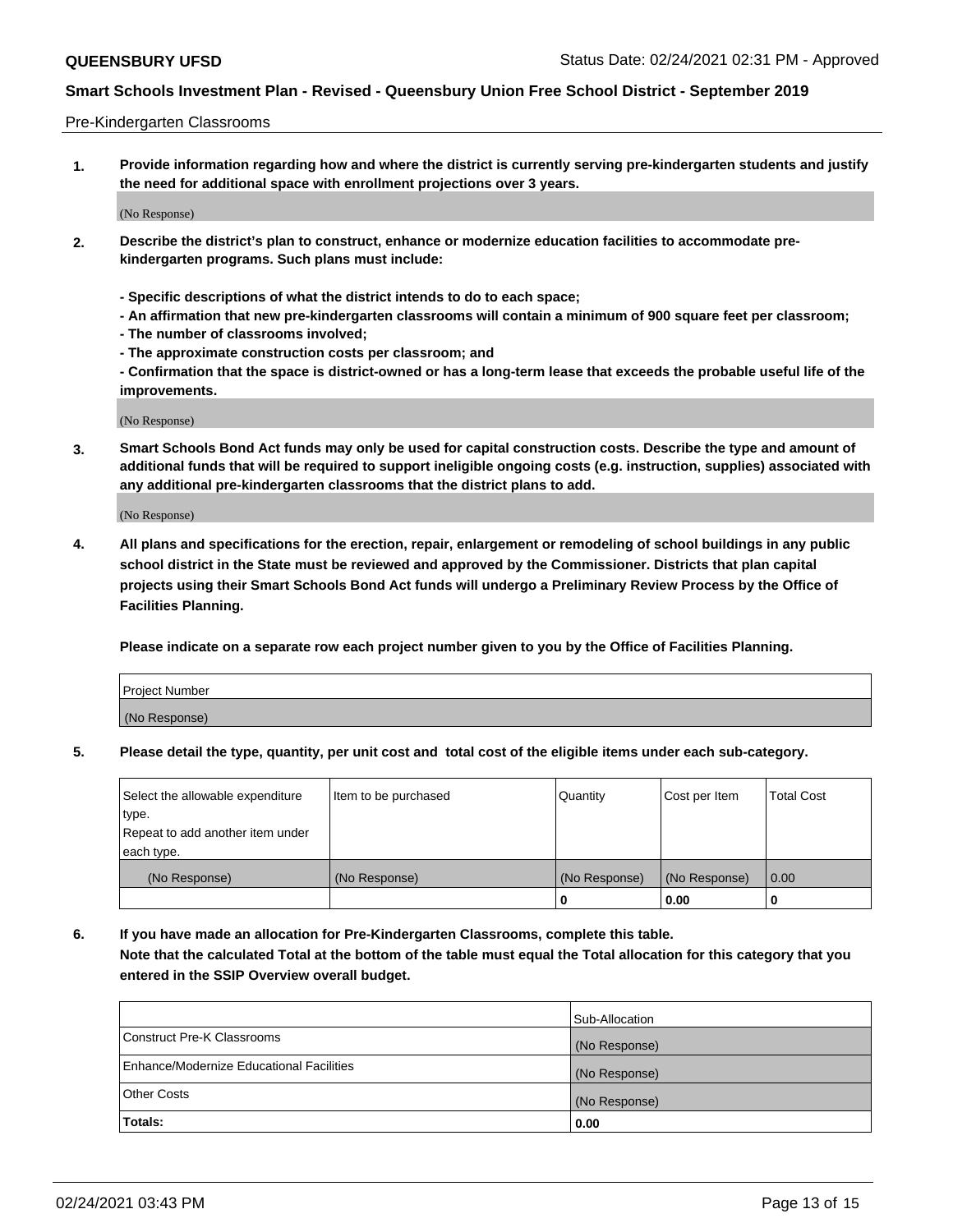Replace Transportable Classrooms

**1. Describe the district's plan to construct, enhance or modernize education facilities to provide high-quality instructional space by replacing transportable classrooms.**

(No Response)

**2. All plans and specifications for the erection, repair, enlargement or remodeling of school buildings in any public school district in the State must be reviewed and approved by the Commissioner. Districts that plan capital projects using their Smart Schools Bond Act funds will undergo a Preliminary Review Process by the Office of Facilities Planning.**

**Please indicate on a separate row each project number given to you by the Office of Facilities Planning.**

| Project Number |  |
|----------------|--|
|                |  |
|                |  |
|                |  |
|                |  |
| (No Response)  |  |
|                |  |
|                |  |
|                |  |

**3. For large projects that seek to blend Smart Schools Bond Act dollars with other funds, please note that Smart Schools Bond Act funds can be allocated on a pro rata basis depending on the number of new classrooms built that directly replace transportable classroom units.**

**If a district seeks to blend Smart Schools Bond Act dollars with other funds describe below what other funds are being used and what portion of the money will be Smart Schools Bond Act funds.**

(No Response)

**4. Please detail the type, quantity, per unit cost and total cost of the eligible items under each sub-category.**

| Select the allowable expenditure | Item to be purchased | Quantity      | Cost per Item | Total Cost |
|----------------------------------|----------------------|---------------|---------------|------------|
| ∣type.                           |                      |               |               |            |
| Repeat to add another item under |                      |               |               |            |
| each type.                       |                      |               |               |            |
| (No Response)                    | (No Response)        | (No Response) | (No Response) | 0.00       |
|                                  |                      | u             | 0.00          |            |

**5. If you have made an allocation for Replace Transportable Classrooms, complete this table. Note that the calculated Total at the bottom of the table must equal the Total allocation for this category that you entered in the SSIP Overview overall budget.**

|                                                | Sub-Allocation |
|------------------------------------------------|----------------|
| Construct New Instructional Space              | (No Response)  |
| Enhance/Modernize Existing Instructional Space | (No Response)  |
| Other Costs                                    | (No Response)  |
| Totals:                                        | 0.00           |